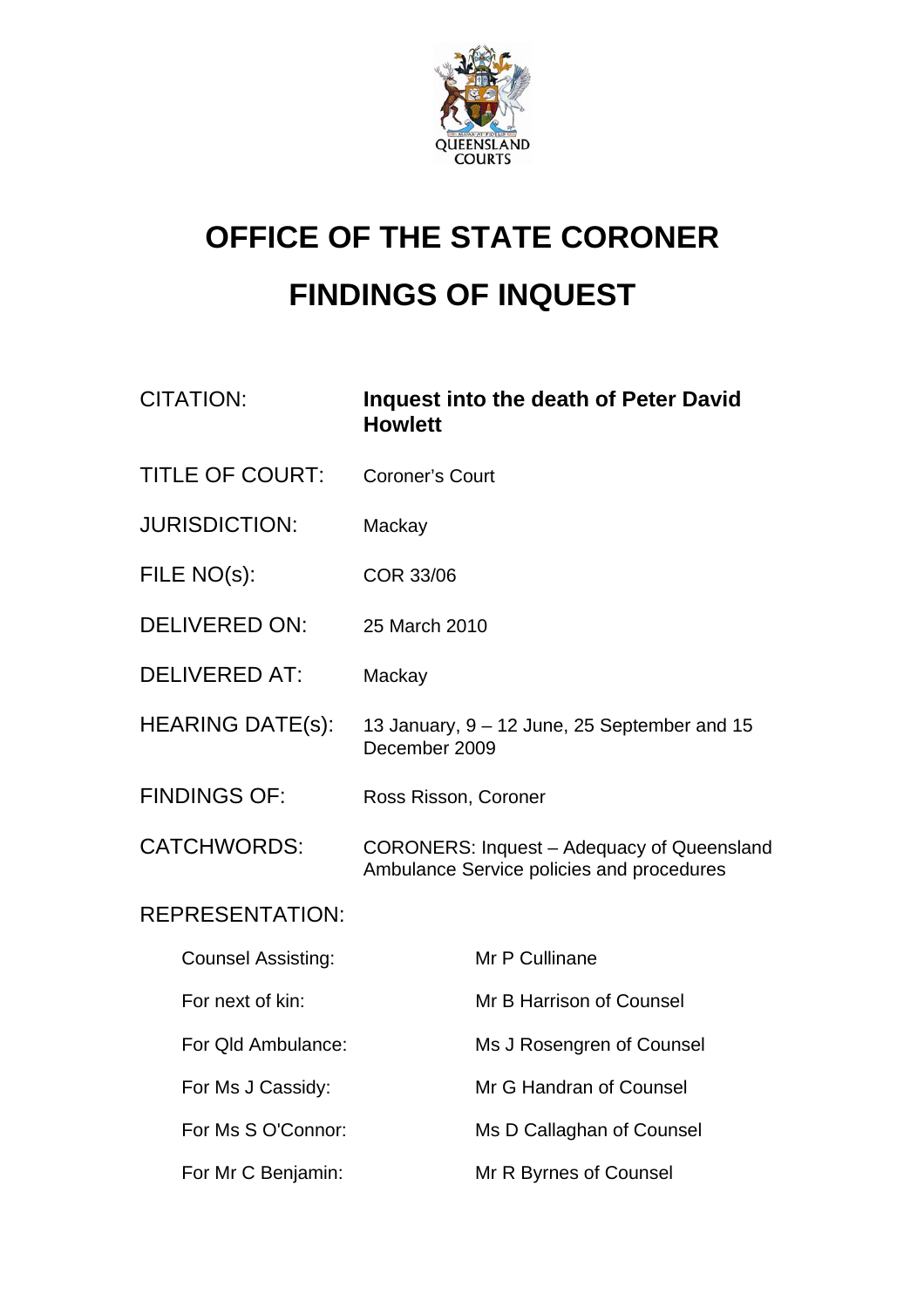The *Coroners Act 2003* (the Act) provides in s 45 that when an inquest is held into a death, the coroner's written findings must be given to the family of the deceased, each of the persons or organizations who were given leave to appear at the inquest and to various officials with responsibility in the relevant areas. These are my findings into the cause and circumstances surrounding the death of Peter David Howlett and they will be distributed in accordance with the Act.

# **INTRODUCTION**

On the 21 April 2006, Peter David Howlett died after experiencing back pain earlier that morning at his residence at 156 Jensen's Road, Farleigh. Also present at that time were his wife, Karen Howlett and his family. Mrs Howlett contacted the Queensland Ambulance Service via the Triple 0 emergency service and by the time the ambulance had arrived and medical assistance was rendered to him he had gone into cardiac arrest. Attempts to revive him at his home, on route to the Mackay Base Hospital and at the hospital were unsuccessful and he was pronounced deceased shortly after his arrival there at about 9.10am.

Whilst the sequence of events leading up to Peter Howlett being pronounced deceased at the Base Hospital is clear, how and why that sequence of events unfolded clearly required, by way of this Inquest, examination. Also the response by the Ambulance Service to the incident; what steps, if any, were taken to prevent a repetition in the future also required examination.

These findings

- Confirm the identity of the deceased, the time, place, circumstances and medical cause of Peter David Howlett's death;
- Consider the circumstances of the dispatch of an ambulance and crew in answer to Mrs Howlett's Triple 0 call on the morning of the  $21<sup>st</sup>$  April 2006;
- Consider what action, if any, was taken by the Ambulance Service to prevent a repetition of a similar sequence of events in the future;
- Consider whether any recommendations or comments can be made that could reduce the likelihood of deaths occurring in similar circumstances or otherwise contribute to public health and safety or the administration of justice.

# **The investigation**

My investigation<sup>[1](#page-1-0)</sup> commenced upon my receipt on the 21 April 2006 of Police Report of Death to a Coroner – Form 1 – prepared by Constable Tina Mackenzie, an officer of the Queensland Police Service.

The medical aspects of the investigation were conducted by Dr. Peter Fitzpatrick, pathologist of Mackay who performed an autopsy on the 24 April 2006 and his report is dated the 24 May 2006.

<span id="page-1-0"></span> $\overline{a}$ 1 Section 11(2) *Coroners Act 2003*.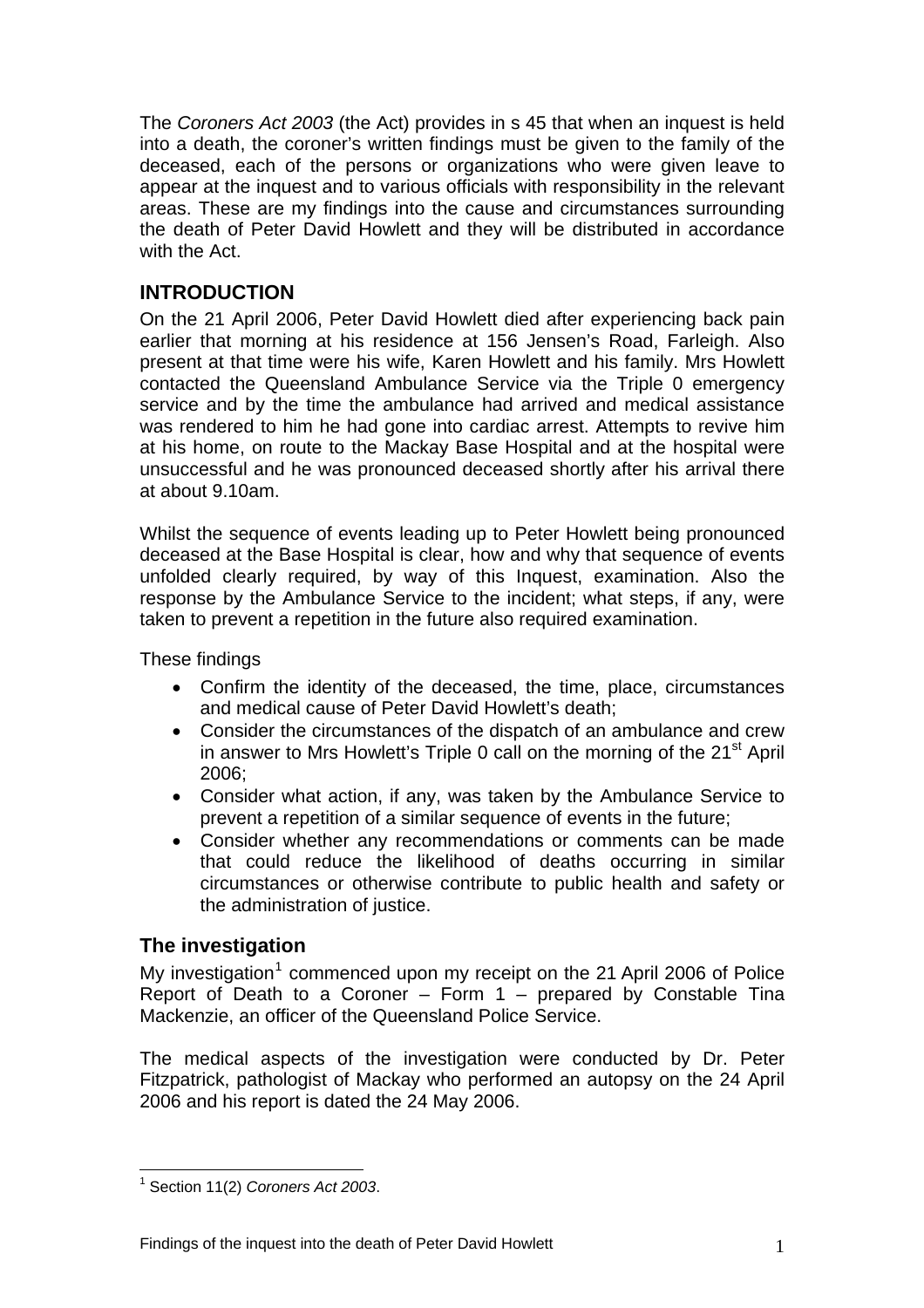My investigation of this death relied substantially on the investigation report prepared by LKA Management Pty Ltd, dated the 14 July 2006, which was prepared upon the instructions by the Ethical Standards Unit of the Department of Emergency Services. Also the Department provided statements from various employees of the Ambulance Service as well as other relevant documents.

## **The Inquest**

It was a letter from Mrs Howlett dated the 18 May 2006 which alerted me to her concerns as to the provision of ambulance services to her husband that has ultimately led to this inquest. I was assisted in this inquest by Mr PT Cullinane of Counsel. Mrs Howlett appeared and was represented by Mr BA Harrison of Counsel instructed by Taylors Solicitors.

Also given leave to appear was the Queensland Ambulance Service which was represented by Ms J. Rosengren of Counsel who also appeared for all other Queensland Ambulance Service employees not individually represented.

The employees individually given leave to appear and separately represented were Ms Jennifer Cassidy represented by Mr G Handran of Counsel; Ms Sharon O'Connor represented by Ms D Callaghan of Counsel and Mr C. Benjamin represented by Mr R Byrnes of Counsel.

The hearing extended over a number of days with the first day of evidence being the 9 June 2009.

I record here that all parties co-operated and assisted me in the conduct of the Inquest.

## **The evidence**

Apart from those matters forming the basis of my investigation, the parties produced and tendered various statements and reports during the course of the inquest. This resulted in a substantial amount of information before me and I have made no attempt to even try to include in my findings a summary of all that detail.

In making my findings I only have to be satisfied on the balance of probabilities although "*the seriousness of the allegation, the inherent unlikelihood of an occurrence of a particular description or the gravity of the consequences flowing from a particular finding*" [2](#page-2-0) are matters which I must take into account in deciding if a matter has been proved on the balance of probabilities.

# **Personal Background**

 $\overline{a}$ 

Peter David Howlett was a 44 year old male who was born on the 26 November 1961. He was a married man having married Karen Lee Howlett in 1997 and they have three children – Thomas aged 9, Ryan 6 and Lara aged 2

<span id="page-2-0"></span> $^{\rm 2}$  Brigginshaw v Brigginshaw (1938) 60 C.L.R. 336 at 362 per Dixon J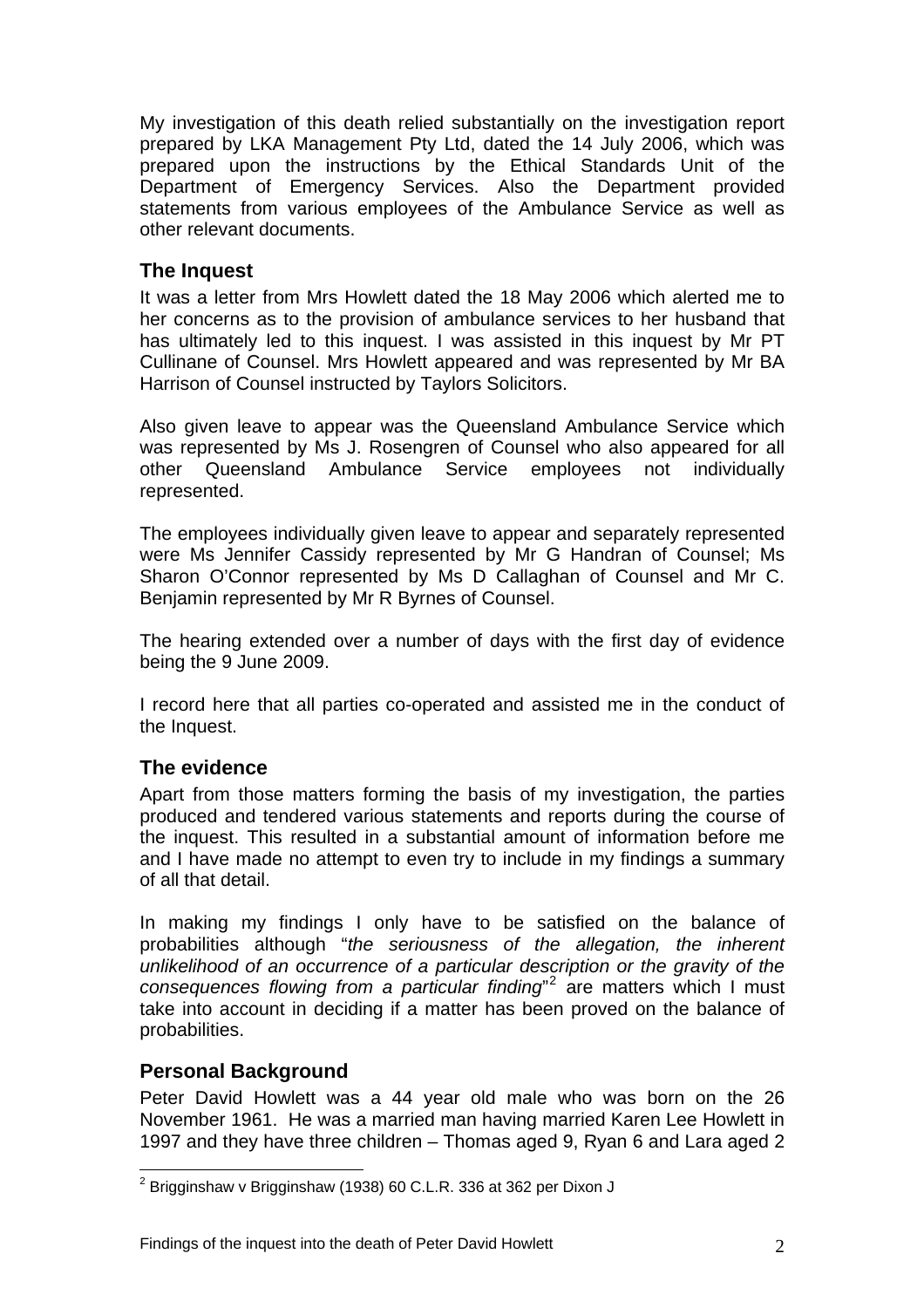all at the time of their father's death. He was a self employed engineer who resided at 156 Jensen's Road, Farleigh. In her letter of the 18th May 2006, Mrs Howlett described her husband as "*a young (44 y.o.) strong, fit man*".

### **My findings are:**

On the 21 April 2006, the Howlett's awoke at about 6.30am. Mrs Howlett went for a shower and came back to the bedroom at about 7.00am to find her husband lying on the floor at the side of their bed. He complained that his back was hurting. Mrs Howlett then went out to make the children's lunches and when she returned to the bedroom Peter Howlett said that he might need an ambulance. He then got up and put on a pair of shorts and complained of having very bad back pains. Mrs Howlett then took him to their car and when in the car he again complained of back pain. When she asked him if he had any chest pain he said that it went from his back into his chest.

Mrs Howlett then got her husband out of the car and took him inside where he laid on the lounge room floor. Mrs Howlett then rang the emergency Triple O number.

This call was made at approximately 7.20am and it was taken by Ms Heather Gibson who was rostered to work as call taker, or one of them, at the Queensland Ambulance Service's communication centre in Rockhampton (CAPCOM) on the 21 April 2006. Briefly the role of a call taker is to receive emergency calls, elicit relevant information, categorise the request, transfer the request electronically to the dispatcher and where appropriate provide the caller with pre-arrival advice.

Mrs Howlett told Ms Gibson that her husband was complaining of back pain and Ms Gibson then asked questions based on protocol 5 which deals with back pain of the Medical Priority Dispatch System ("MPDS") or Pro QA (the electronic version of the MPDS). As the name Medical Priority Dispatch System suggests it is a system so that calls for ambulances can be prioritised so that available ambulances can be dispatched in accordance with a priority rating given to the call by the system. For the system to give a call a priority it required the call taker to follow a script i.e. to ask the caller a set series of questions depending on the nature of the complaint.

Protocol 5 required the call taker to ask the caller in cases where the afflicted party was over 35 years of age, "*Does he/she have any chest pain at all?*" Mrs Howlett asked her husband if he had any chest pain and, before she could relay her husband's response to Ms Gibson, Ms Gibson said "*Just his back.*" What was not heard was Mrs Howlett saying "*In the middle of the back into his chest*". It is accepted that response from Mrs Howlett was difficult to hear on the recording of that telephone call and was not really clear until the recording was digitally enhanced.

Whilst it is accepted that Ms Gibson did not keep strictly to the script, the critical point is that Ms Gibson did not hear Mrs Howlett's response that her husband's pain was *"in the middle of the back into his chest*". That response with other clues such as "*sweating which is like panic*" and *"clammy*" were not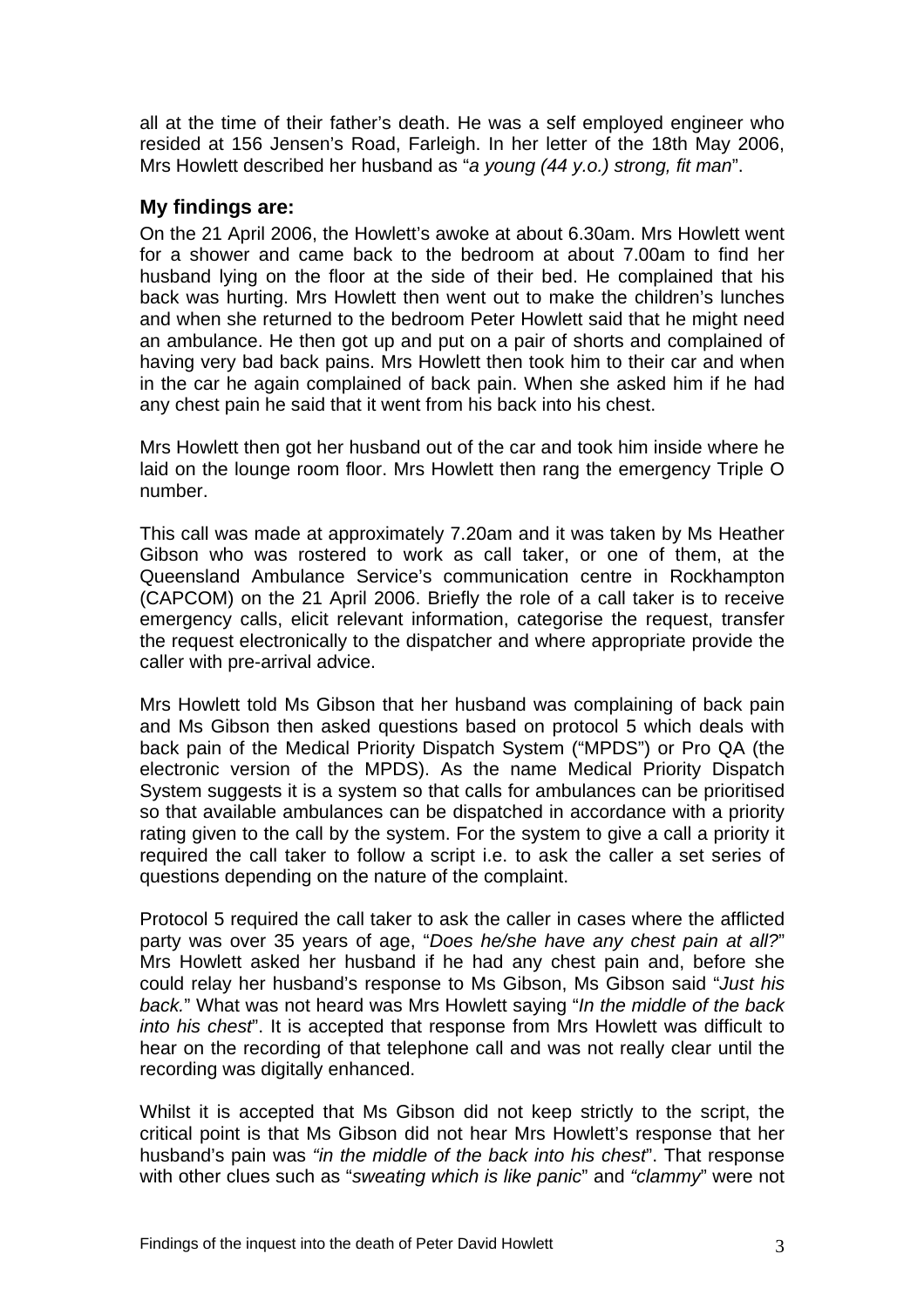picked up on and Ms Gibson concentrated on back pain. If that response and the other clues had been picked up there is a high probability if not a certainty that Ms Gibson would have gone to protocol 10 which deals with "*Heart Attack Symptoms*". The notes to that protocol state that whilst the symptoms are most common in the chest they may also or only be present in the arm(s), jaw, neck or upper back. If protocol 10 had been referred to the resulting coding for the dispatch of an ambulance in response to Mrs Howlett's call would have been an immediate response with lights and sirens – Code 1C.

Ultimately Mrs Howlett's call was coded 2A which required an immediate response without lights and sirens.

Whilst Mrs Howlett's call was originally coded 2A it was downgraded to a 2B which then required an ambulance on the scene within 30 minutes of the call. This downgrading was done by Sharon Lynn O'Connor who was Communications Centre Supervisor at CAPCOM at the time of Mrs Howlett's calls.

Her role as supervisor of the communications centre was to ensure that the day to day operations of the communications room was running smoothly. A supervisor would take any extra Triple O calls; assist with dispatching if it got extremely busy and assist the operators with decision making.

The downgrading took place at 7.22.50 and it is clear that such downgrading was made contrary to Standard Operating Procedure 27 which authorised a down grade of a response code "*when information is available from a reliable source*" indicating that there has been an "*improvement*" in the patient's condition or "*it was not as originally stated*". There was of course no such information from a reliable source – someone who is clinically trained and is with the patient. SOP 27 required that any doubt was to be resolved in favour of the original coding.

Ms O'Connor said that she discussed the call with Ms Gibson before the downgrading. Ms O'Connor also said she discussed the downgrading with Mr Chris Benjamin who was at the time, acting manager of CAPCOM.

Whilst Mr Benjamin was acting manager of CAPCOM, the role of manager of the communications centre was not considered to be an operational one in the sense of having an active role in the actual taking of calls and dispatching vehicles. The supervision of the day to day running of the call centre fell to Communication Centre supervisor in this instance Ms Sharon O'Connor.

Considering that Mrs Howlett's call ended at about 7.22.16 and the downgrading took place at 7.22.50 there seems to have been little time for such discussions. The probability is that there was no or little discussion with Mr Benjamin about the downgrading. Ms O'Connor said that she relied on Mr Benjamin for the medical aspects of the matter; Mr Benjamin's experience was as a paramedic and not in communications. Because he had no background in communications, Mr Benjamin, assuming that he was in fact aware that a response code was being downgraded, would have had no idea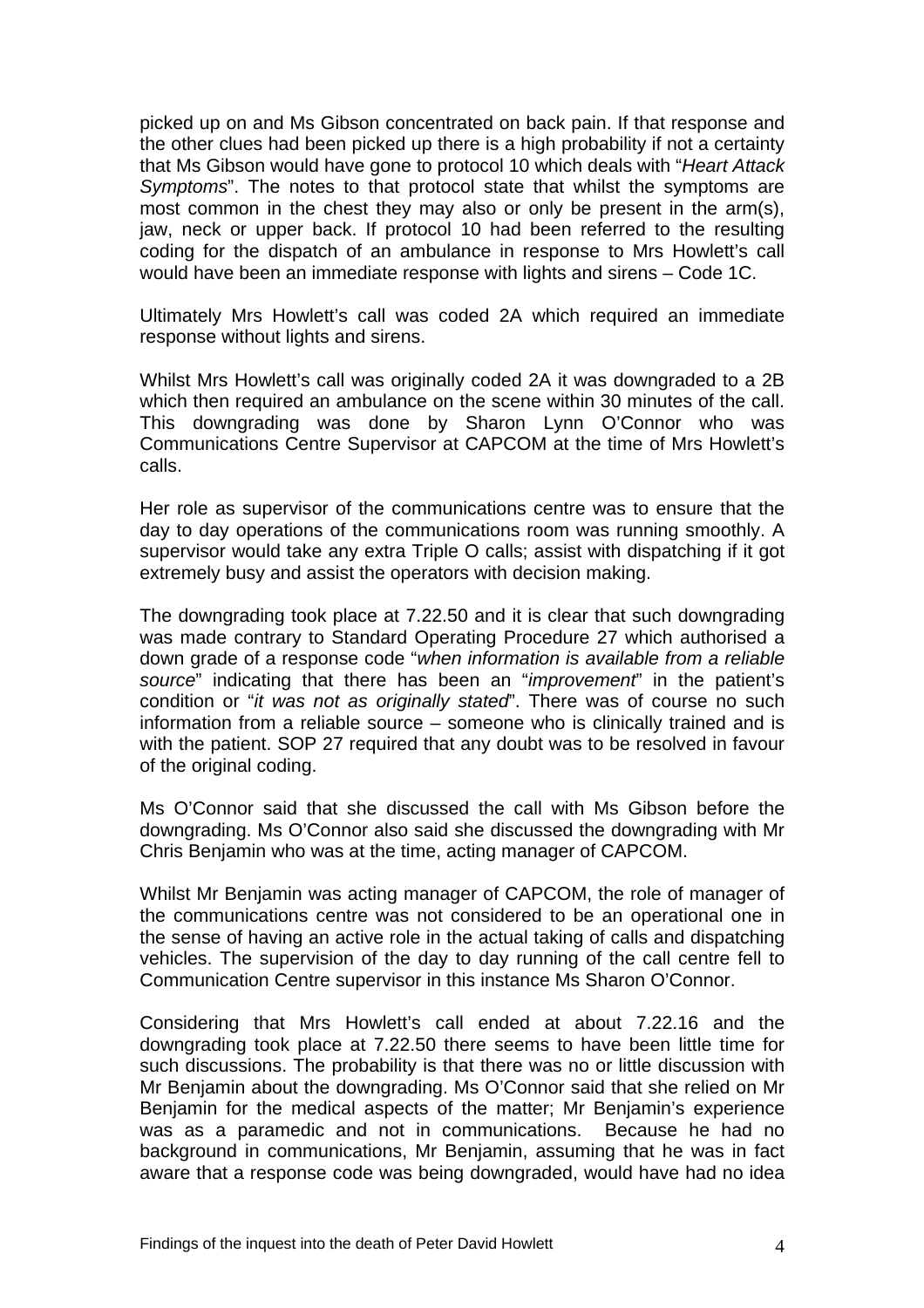that it was being done in breach of SOP27. As the downgrade was done in breach of SOP27 a coding of 2B was never the correct code as any doubt had to be resolved in favour of the original coding.

Once Ms Gibson had taken the call an ambulance had to be dispatched and the dispatcher for the purpose of Mrs Howlett's call was Ceri Protheroe.

Ms Protheroe was aware of Mrs Howlett's first telephone call as she had listened as Ms Gibson had taken the call. She was aware that the ambulance crew that was on duty at North Mackay when she started at 7.00am was due to finish at 8.00am and that another crew was due to start at 7.30am thereby giving a half an hour overlap. At 7.23.04 Ceri Protheroe contacted the North Mackay Station and spoke to Officer Steve Parker who informed her that only one of the incoming crew had arrived at the station. This was Probationary Student Paramedic Seeona Francis Brown. Ms Brown had just completed six weeks training in Brisbane and had started in Mackay on the 17 April 2006 and the 21 April 2006 was her first day at the North Mackay station.

Officer Parker even though he was due to finish his shift at 8.00am indicated that he was willing and able to take the call. Ms Protheroe was "keen" to use the incoming crew. That course of action was approved by her supervisor Ms O'Connor although she may have been under the misunderstanding that the outgoing crew were to finish at 7.30am and not 8.00am.

Leaving aside for the moment the downgrade, it is clear the decision to use the incoming rather than the outgoing crew was influenced by the fact that all this was taking place at or around a shift change over.

There is no evidence before me that dispatchers are reprimanded, as Ms Protheroe seems to have believed, for sending out an outgoing crew for a Code 2B call at or about shift changeover.

The decision to use the incoming crew also has had, apart from the delay in sending any crew at all, another important effect on the outcome. The incoming crew consisted of John Hinder, who along with Ms Brown, were new to the area and did not have the local knowledge of the outgoing crew. This almost complete lack of local knowledge must have been a factor in their difficulty in finding the Howlett's property.

Ms Protheroe stated that if the call had been coded 2A she would have dispatched an ambulance immediately. That may have been so but unfortunately Ms Protheroe did not dispatch an ambulance within the 20 minutes as required by a Code 2B call.

Ms Protheroe when she spoke to Officer Parker did not ask him to put on notice the incoming crew that there was a Code 2 pending. It seems that she did not raise this pending call with John Hinder when he did his radio check.

Ultimately Hinder and Brown were assigned the call at 7.45.27 and they informed CAPCOM that they were "en route" at 7.48.32. Ms O'Connor, as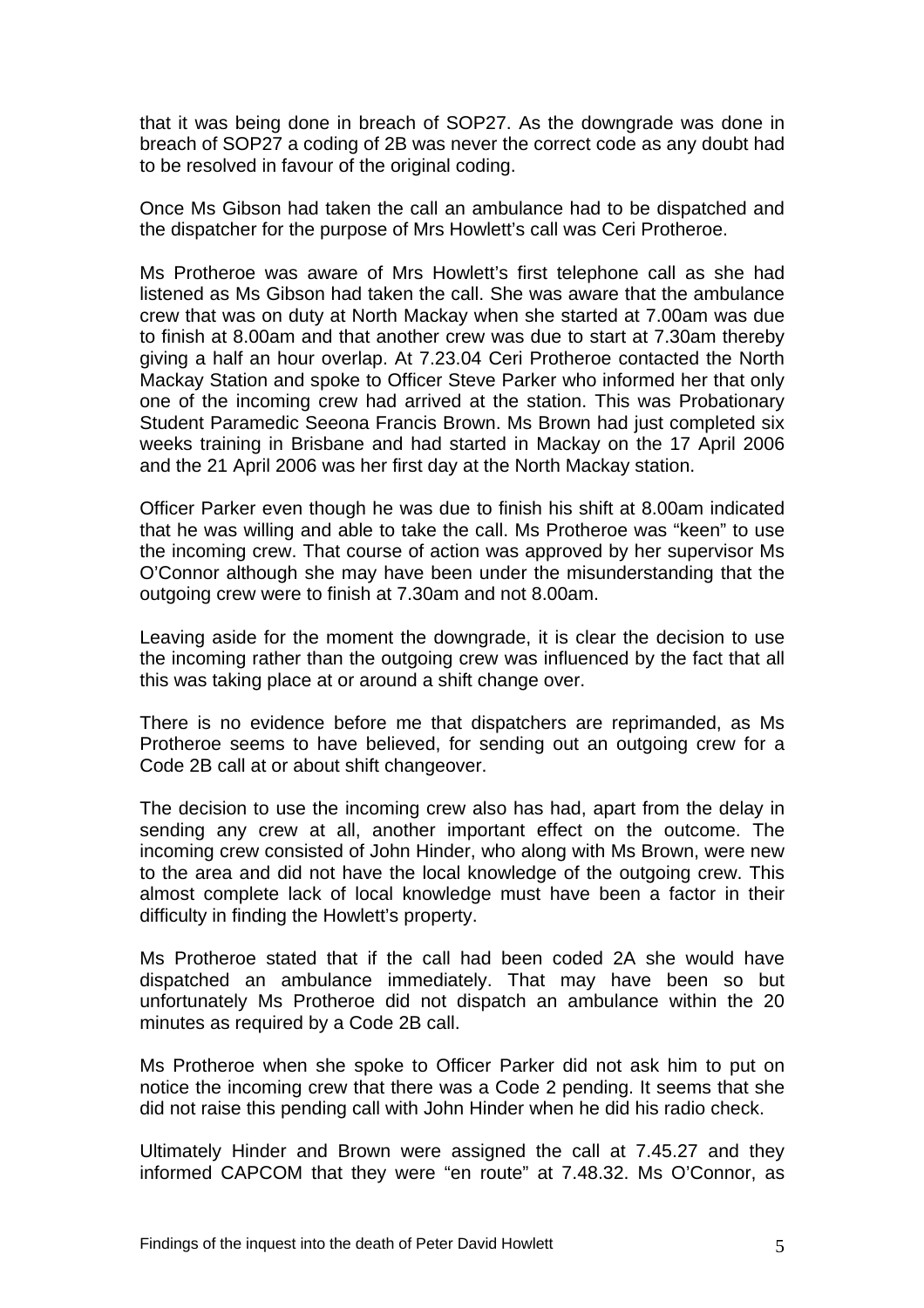supervisor, whilst agreeing to the sending of the incoming crew has failed to ensure that the crew was in fact sent.

The delay could not be attributed to a need, as is often the case, for an incoming crew to make ready the vehicle – to ensure that it was properly equipped with the supplies that they considered necessary for their shift – they were to use. This was not a factor for Mr Hinder as he had the vehicle permanently assigned to him. It is not clear that Ms Protheroe was aware of this.

Whilst she contacted North Mackay station at 7.23am when she spoke to Officer Parker she did not assign the call until 7.45.27. It was therefore impossible to have an ambulance on the scene within 30 minutes of the call being made. Clearly Ms Protheroe has failed to make reasonable efforts to ensure an ambulance was dispatched in accordance with the requirements of a Code 2B call.

With about 30 minutes having elapsed since Mrs Howlett made her call, which ultimately turned out to be the first of three calls she made and an ambulance not having arrived, Mrs Howlett again called Triple 0. This second call was logged by the system as being received at 7.52.10.

In this second call Mrs Howlett was advised that an ambulance had been dispatched – Mr Hinder had informed CAPCOM that they were en route at 7.48.32 – that of course was correct. Ms Cassidy took that call in which Mrs Howlett advised that her husband was in a lot of pain – in agony - there was no change in his *condition.* Whilst the condition of their husband and father as they waited for an ambulance would have been extremely upsetting for Mrs Howlett and her family, pain of itself did not justify an upgrade of the call's coding.

It is Ms Cassidy's evidence that she advised Ms O'Connor as supervisor, of the second call and suggested an upgrade of it because of the time lapse since the first call. It is Ms O'Connor's evidence that she was unaware of the second call and as such there was no discussion as to any upgrade. Whilst Ms Protheroe as the responsible dispatcher, was aware of the second call there is no evidence clearly supporting either version.

Both of the crew Hinder and Brown were new to the area and they became lost on the way to the Howlett's residence. Added to the unfamiliarity with the area was the fact, as Mr Hinder saw it that he was positively misled by the map from the telephone book that he was using. As he read the map he considered that Wainai Road continued on and became Jensen's Road when in fact, as a later map shows, Jensen's Road joins Wainai Road at right angles on the right as one travels north on Wainai Road.

Whilst Mrs Howlett first rang Triple 0 at 7.20.33 no ambulance had arrived by 8.14.42 when she made her third Triple 0 call. By that time there was a drastic change in her husband's condition - he was blue and not breathing.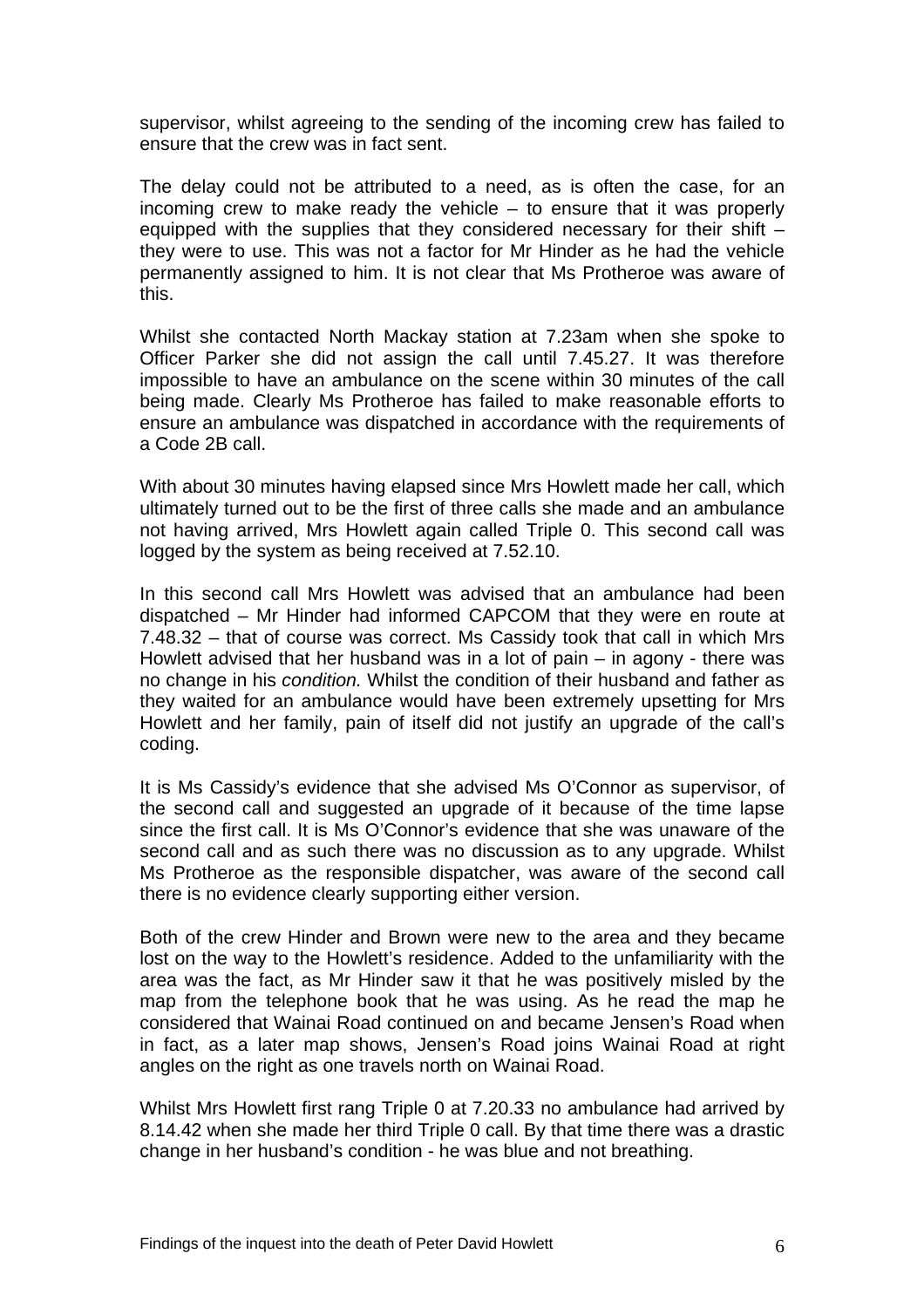Mr Hinder advised CAPCOM at 8.16am that the Howlett's residence had been located. This was after CAPCOM had been contacted for directions at about 8.06am. This necessitated a call to Mrs Howlett at about 8.08am. From Mrs Howlett's first Triple 0 call at about 7.20am it had taken just short of an hour. The journey from North Mackay Ambulance station to the Howlett's residence, a distance of about 7.3 kilometres, should have taken less than 15 minutes. A back up unit arrived and it was dispatched from the South Mackay station in Archibald Street and it had taken about 17 to 18 minutes to get there although it was attending a Code 1 call. The back up unit consisted of advance care paramedic Jeremy Lee Wickham and student Natalie Pickering. Mr Wickham who was navigating considered that the map showed Jensen's Road as continuing northwards. Because the Jensen's Road street sign was noticed they did not continue on northwards as did Mr Hinder. Peter Howlett was transported to the Mackay Base Hospital where he arrived after having arrested on the journey. Despite all efforts he could not be revived.

I also heard evidence from two cardiologists, namely Dr Mark Dooris and Dr Adam Cannon who had differing views as to the prospects of Mr Howlett's survival if there had been timely arrival of an ambulance to the Howlett's residence on the  $21<sup>st</sup>$  April 2006. Whilst they have differing views it is clear that as the events unfolded Mr Howlett's chances of survival diminished. That of course says nothing about what his chance was – Did he have a real chance of survival? Or was it more hope than real?

I accept that this inquest is not the appropriate forum to determine that question.

Mrs Howlett was of the view that she had informed the Ambulance Service that her husband was having chest pains. She indicated that to Intensive Care Paramedic Hinder and also Constable McKenzie who prepared the Form 1 Police Report of a Death to a Coroner and also in her letter to me although she was mistaken as to which call she said that in.

During her interview with Mr Zsombok and Mr Cunnington on the 5 May 2006 she was advised that only back pain had ever been mentioned by her in her telephone calls. Ultimately Mrs Howlett was found to be correct in that she had mentioned chest pains although in her first call and not the second. Unfortunately, that she was correct was not ascertained until this Inquest. I accept that she has for a considerable period spent time blaming herself for contributing to the delay because she was told that, contrary to her belief, she had not mentioned back pain.

Also I accept that Mrs Howlett experienced some concern that her perceived "calmness" in her first call to Triple 0 had influenced the response to her husband's condition.

Obviously these issues would have caused her additional emotional upset on top of the emotional trauma that she would have experienced on the 21 April 2006 with the death of her husband and the knowledge of the errors that occurred in the Ambulance Service responding to her call for help.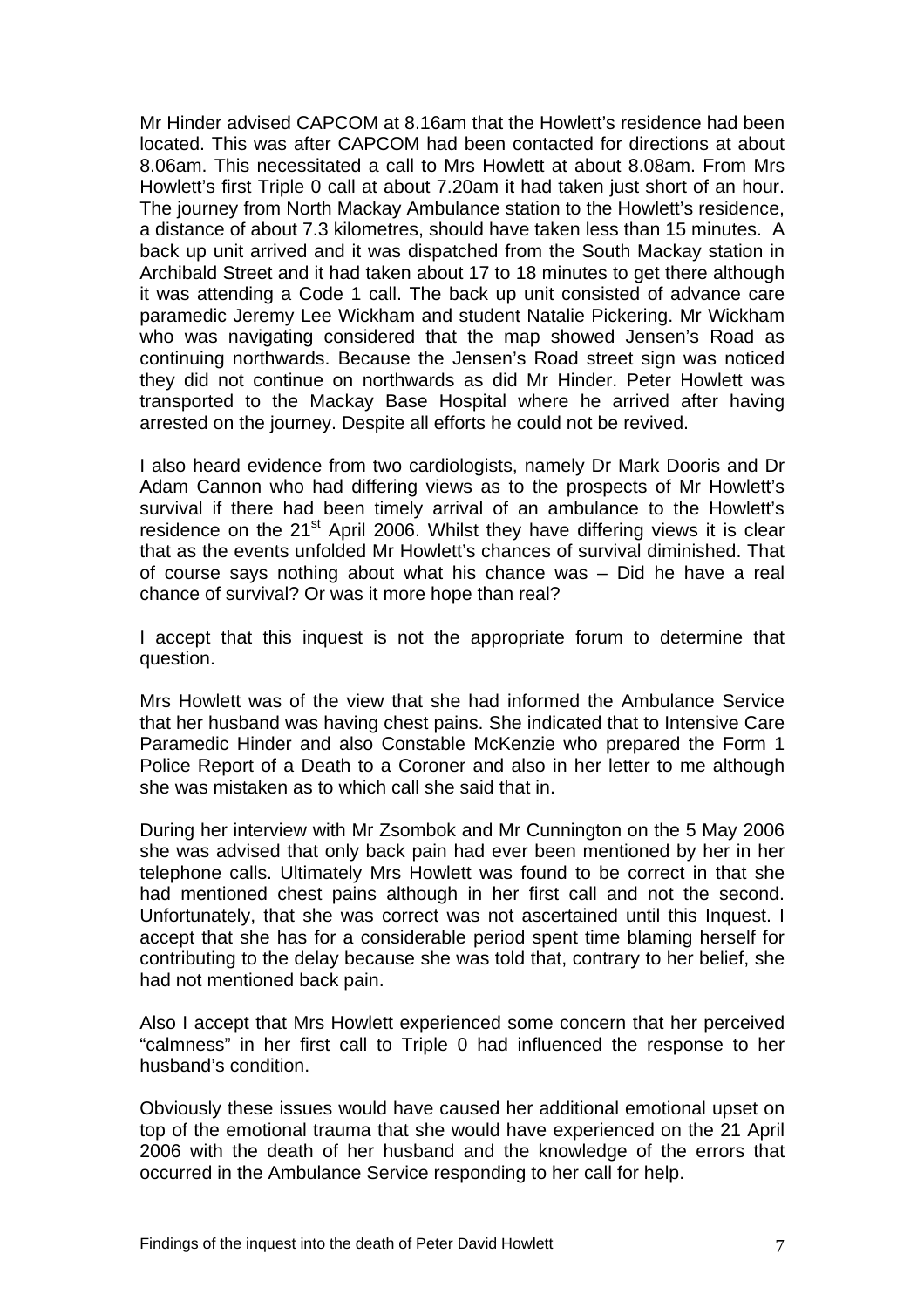A great deal of time has passed since Mr Howlett died on the 21 April 2006 and I accept that the Queensland Ambulance Service has introduced a number of changes since then.

#### **STAFF**

- Increased staffing levels and improved rostering practices in CAPCOM which have provided additional staff during peak periods;
- Improved recruitment practices have been adopted;
- A professional development officer has been appointed in CAPCOM to provide on the job training, supervision and recertification;
- A position of Operations Supervisor has been created to ensure that a qualified and experienced intensive care paramedic is rostered in CAPCOM during peak periods to provide clinical assistances to call takers and dispatchers;

#### POLICIES AND PROCEDURES

- Comprehensive regular random audits (including feedback) of all Triple 0 calls in CAPCOM, which audits are conducted centrally and regionally to ensure compliance with performance criteria;
- Reinforcement of the downgrade policy and procedure through monthly team leader meetings, email correspondence and the creation of a separate standard operating procedure (SOP 089) which clearly explains when cases can be downgraded and emphasises that the team leader must authorise the downgrade; and
- Reinforcement to CAPCOM staff and on road officers of the requirement to respond to a dispatch request at any time prior to the conclusion of a shift;

#### EQUIPMENT

• Four plasma computer screens, which can be readily seen by all staff in the room, have been mounted on the walls in the CAPCOM room. These screens display pending cases and provide a visual reminder (flashing mechanism) in circumstances where there has been a delay in dispatching an ambulance,

#### NAVIGATIONAL AIDS

- All QAS Mackay ambulances now have a colour street directory from the Mackay Phone Directory, UBD local street directory maps showing both urban and regional areas and maps provided by the Mackay Regional Council that are updated on a quarterly basis;
- CAPCOM staff are provided with MAPINFO an electronic street directory and MIMAPS provided by the Mackay Regional Council to enable them to assist on road staff find locations; and
- GPS devices installed in all ambulance vehicles within the Mackay area.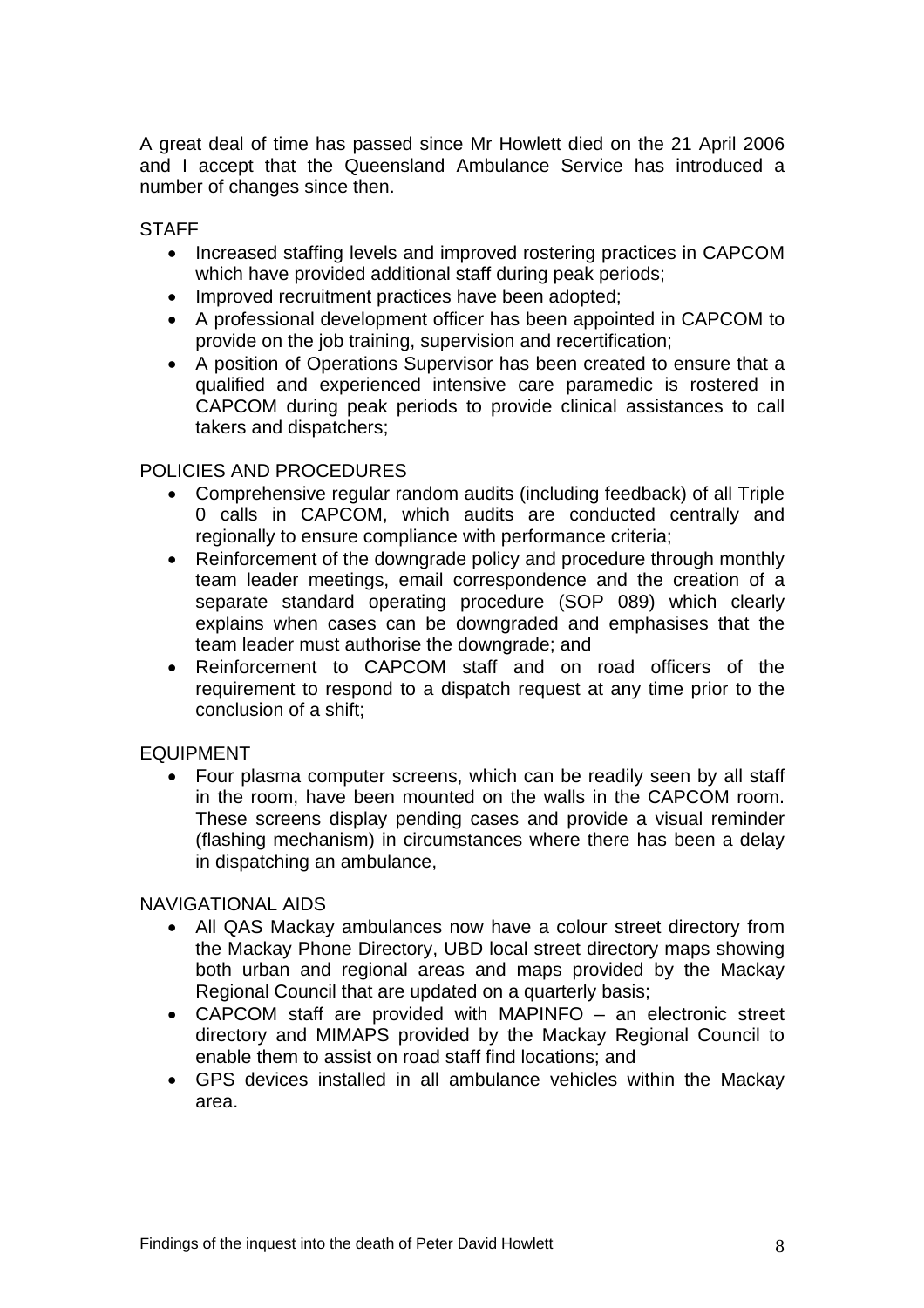#### **DEBRIEFS**

• Guidelines have been developed for the conduct of operational debriefs in selected cases. This process is a formal and coordinated one in which all QAS personnel involved in a particular case participate in a structured and detailed analysis of every aspect of the case.

#### INVESTIGATIONS

- Clinical Audit and Review Tool (CART) All cases which involve a death in care or a cardiac arrest are automatically filtered and reviewed within 24 hours of the case. A score is assigned to the case and a score which denotes a significant variation in the standard of services provided. Where that occurs a number of notifications have to be sent;
- Root Cause Analysis (RCA) This is appropriate where systemic issues may be involved; and
- Open Investigations are most appropriate where human error or any non-systemic issues may be involved.

#### INVOLVEMENT OF FAMILY

• Documented investigation procedures require investigations to be conducted in an open and transparent manner keeping the patient/family appraised of the investigation, its progress and its outcome.

Obviously all policies and procedures of themselves cannot guarantee that errors such as occurred in this case will not be repeated. Obviously if those policies and procedures are complied with they can reduce the likelihood they will be repeated.

I accept that staff at CAPCOM would be under a great deal of pressure dealing with Triple O calls which involve life and death situations. I accept that those involved in this incident with Mr Howlett were affected emotionally by it. Obviously the emotional trauma caused to Mrs Howlett and her family was much greater. It would only be natural for her to believe that, but for the delay in the arrival of an ambulance to which she believed for a considerable period she may have contributed by not mentioning that his back pain went into his chest, her husband would have survived.

My findings pursuant to section 45 of the Act are: -

The deceased person was Peter David HOWLETT and he died on the 21 April 2006 at the Mackay Base Hospital, Bridge Road, Mackay in the State of Queensland and the cause of his death as found at the autopsy was acute myocardial ischaemia due to coronary artery occlusion due to thrombosis and atherosclerosis.

I make only one comment pursuant to section 46 of the Act: -

That the Queensland Ambulance Service use actual case studies such as this matter involving Mr Howlett including